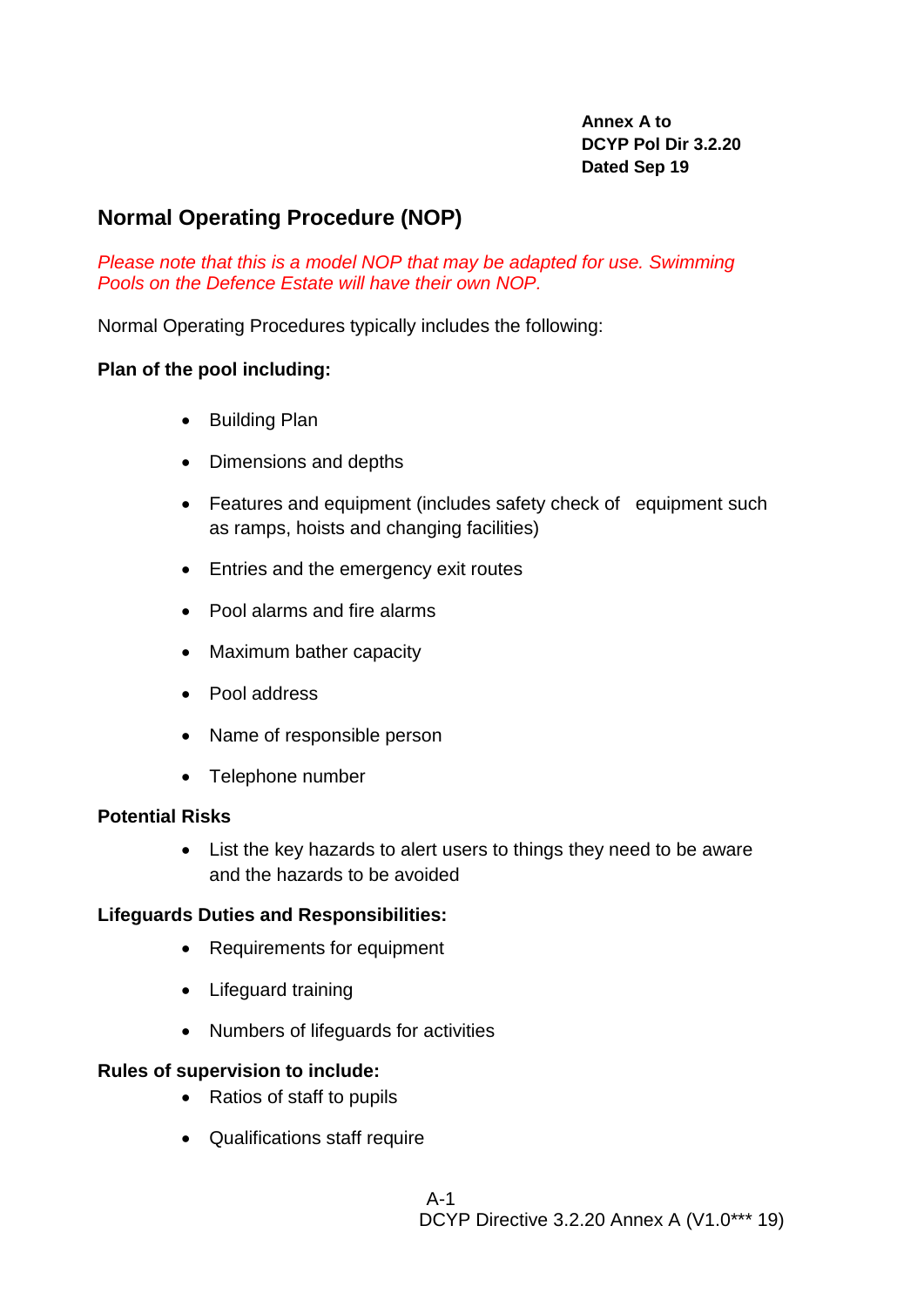- Arrangements for lifeguarding
- Training arrangements and frequency
- What to observe in the pool?
- Where to be positioned (i.e. in/out of water)?

### **Detailed work instructions to include:**

- Pool cleaning
- Pool plant operations
- Pool testing
- Chemical safety
- How to use equipment

## **First Aid supplies and training to include:**

- Equipment provided by the school and its location
- Arrangements for checking contents and replenishing stock
- Named First Aiders and training they have received
- Disposal of sharps
- Dealing with blood and vomit spillages
- Reporting and recording of incidents and accidents

## **Details of alarm systems and other emergency equipment:**

- All alarm systems and emergency equipment provided
- Location and operation
- Action to be taken on hearing the alarm
- Testing arrangements and maintenance
- Back up if alarm fails

## **Operational System:**

- Controlling access to a pool or pools intended to be of use
- The safe use of pool covers

## **Systems of work:**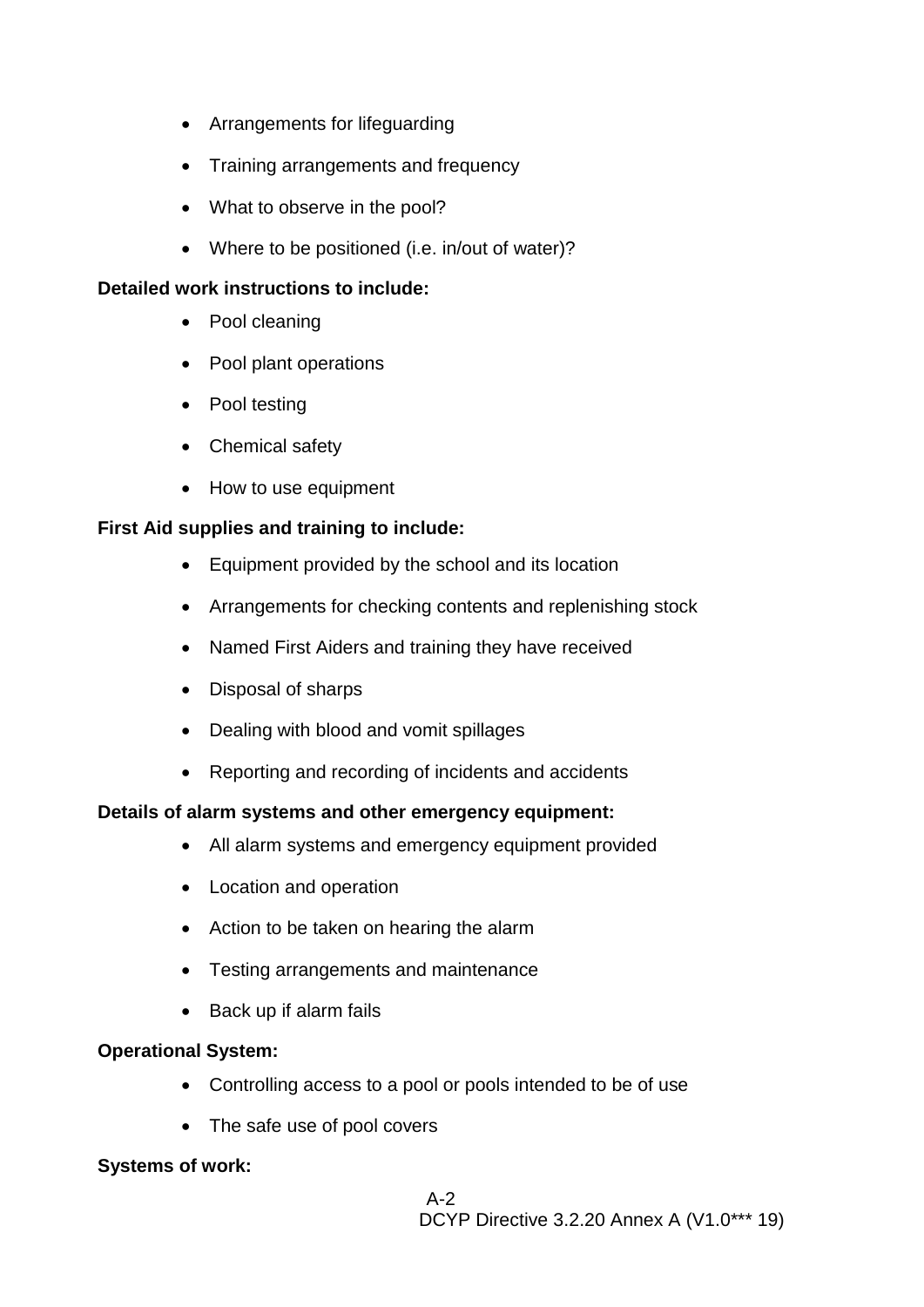- Lines of supervision
- Call out procedures
- Lifeguard rota times
- Conditions of hire, which will include the duties and responsibilities of each party, and arrangements for safety during hirer's use.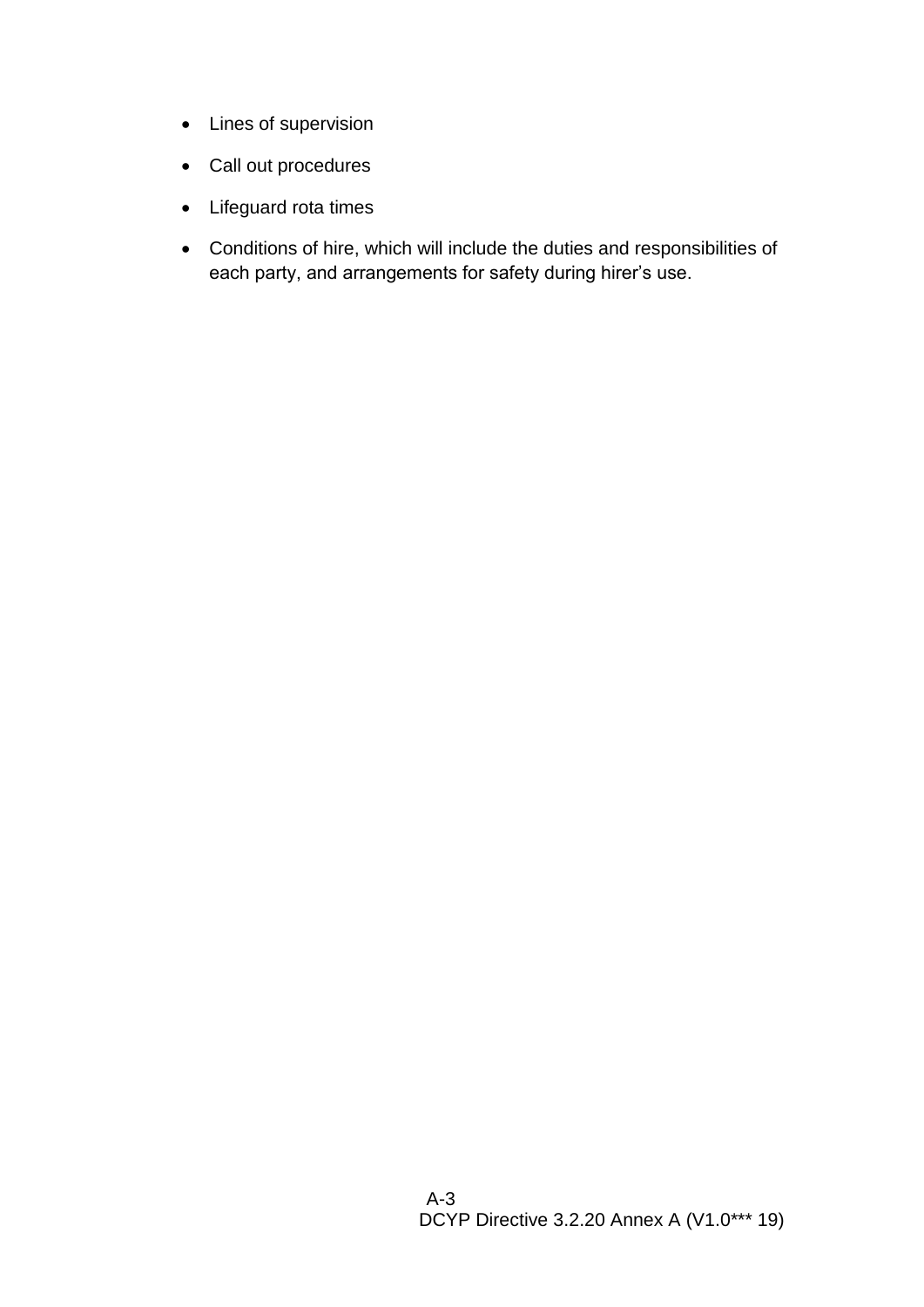# **Model Normal Operating Procedure**

### **Please Note. RISK ASSESSMENT IS A CONTINUOUS PROCESS – SIGNIFICANT CHANGES IN THE WORKING ENVIRONMENT REQUIRES A RE-ASSESSMENT OF THE WORK AND MAY REQUIRE CHANGES TO THE NORMAL OPERATING PROCEDURE**

The **Risk Assessment** is to be signed by a senior member of the School Management Team and/or Governors, and must be reviewed, signed and dated on an annual basis.

The **Normal Operating Procedure** and **Emergency Action Plans** are compiled from the findings of a **Risk Assessment**, and therefore, there may be alterations that need to be made to meet individual schools' operations.

Once set and agreed, the **NOP** and **EAP** must be made available to those who may be required to operate or manage the swimming pool and its use, and their understanding of it use be tested using the assessment template below:

|                            | <b>Assessor and Date</b> | <b>Approval and Date</b> | <b>Adopted as School Policy and Date</b> |
|----------------------------|--------------------------|--------------------------|------------------------------------------|
| Initial NOP<br>Assessment: |                          |                          |                                          |
|                            |                          |                          |                                          |
|                            |                          |                          |                                          |
| Review #1                  |                          |                          |                                          |
| Review #2                  |                          |                          |                                          |
| Review #3                  |                          |                          |                                          |
| Review #4                  |                          |                          |                                          |
| Review #5                  |                          |                          |                                          |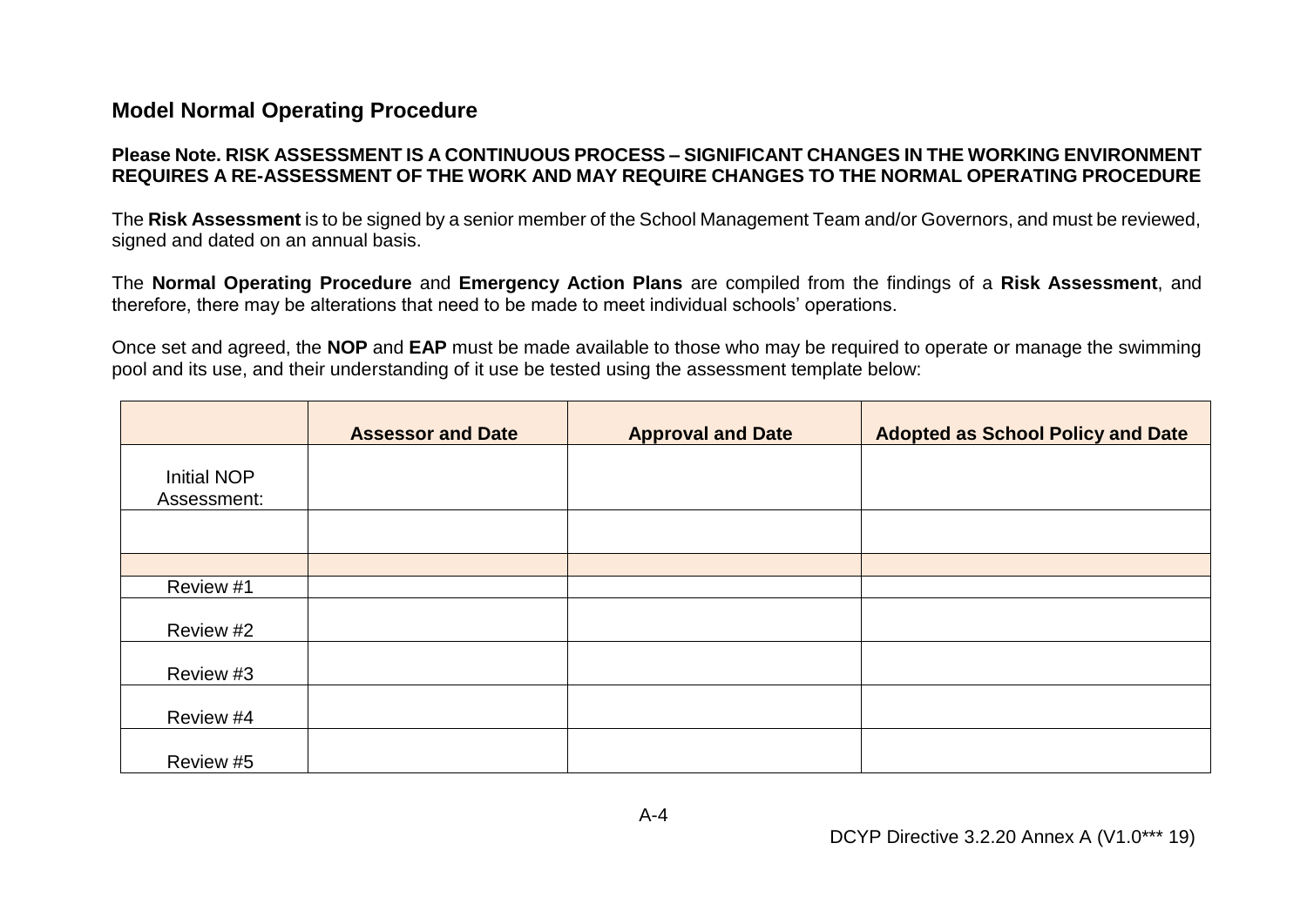### **1.0 THE POOL**

#### **1.1 Details of the Pool:**

[A plan of the pool, and its associated facilities (changing areas, plant room, emergency escape routes etc), should be attached as an Appendix to this document]

Length of pool (metres): ……………………………………………………………………………………………………… …….. Width of pool (metres): ……………………………………………………………………………………………………… …….. Depth of pool (metres) *(range of depth if variable: ……………………………………………………………………………………………………… …......* Sketch of pool profile *(if there are sudden slope in the pool floor)*: ……………………………………………………………………………………………………… ……… Maximum Bathing Load (per hour): ……………………………………………………………………………………………………… . . . . . . . . Maximum Bather Capacity (at any one time) ……………………………………………………………………………………………………… ………

## **1.2 Operational Scope**

The Pool is normally available for use during the following times. (*Please give details of when the pool is used by the school and when it is hired out if appropriate. A timetable of use may be attached as an appendix this may also include times when the pool is closed for maintenance.)*

……………………………………………….……………………………………..

#### **1.3 Access and Egress, [including Emergency Exits]**

Access to the swimming pool, is made via

…………………………………………………….

This access point is controlled by

………………………………………………….……………

The exit and emergency exits are located at the following locations

……………………………………………………………………………………………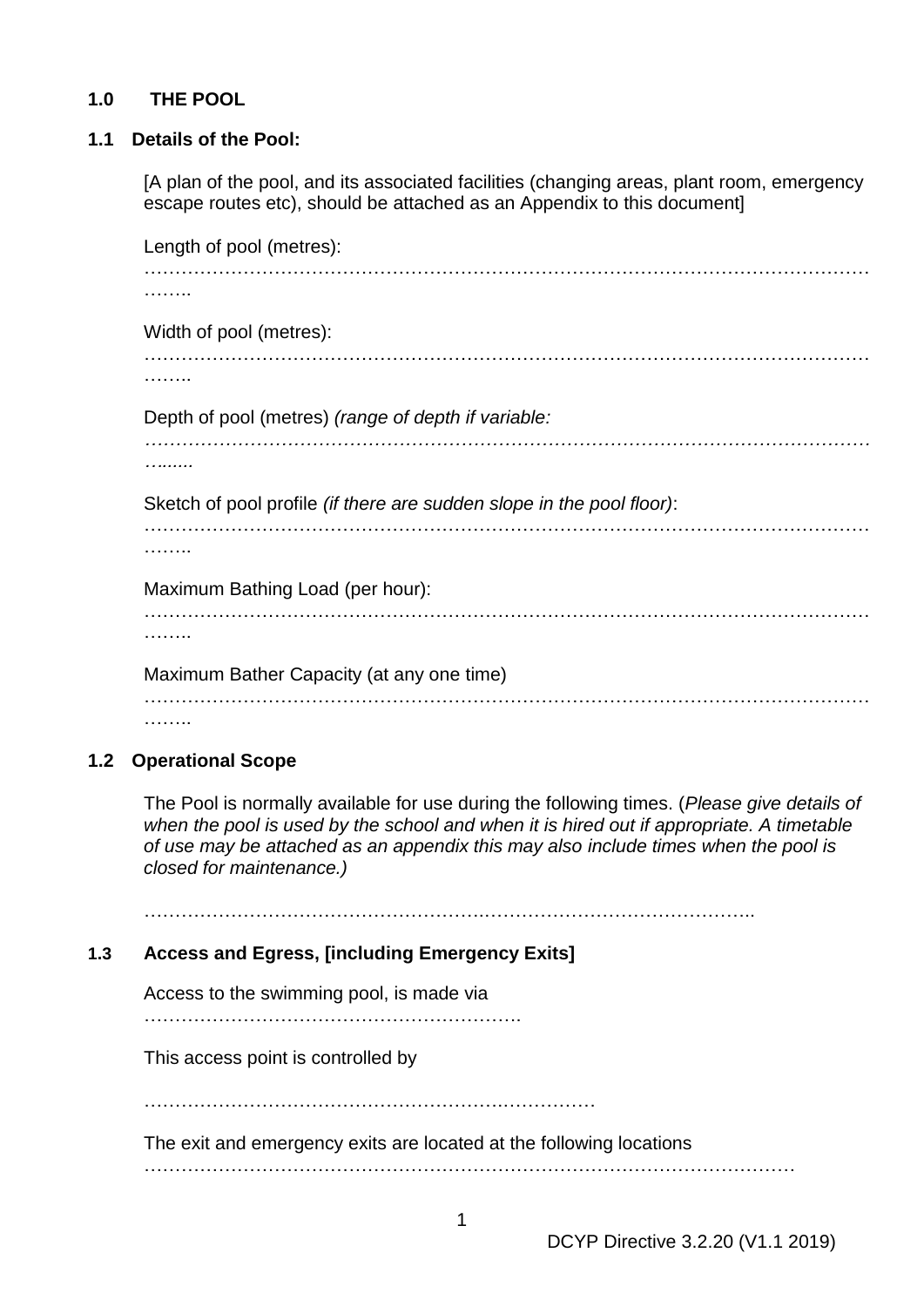#### **1.4 Deep Water Pool(s) (greater than 1.2 metres)**

Swimmers are advised of water depths by the installation of prominent water depth signs that can be seen from the water, and the poolside. These are located …………………………………………………………………………………. Swimmers are advised of the deep end and the shallow end of the pool by prominent signs located ……………………………………………………………

Swimmers are advised of the pool depth profile by a pool profile diagram prominently which is displayed …………………………………………………….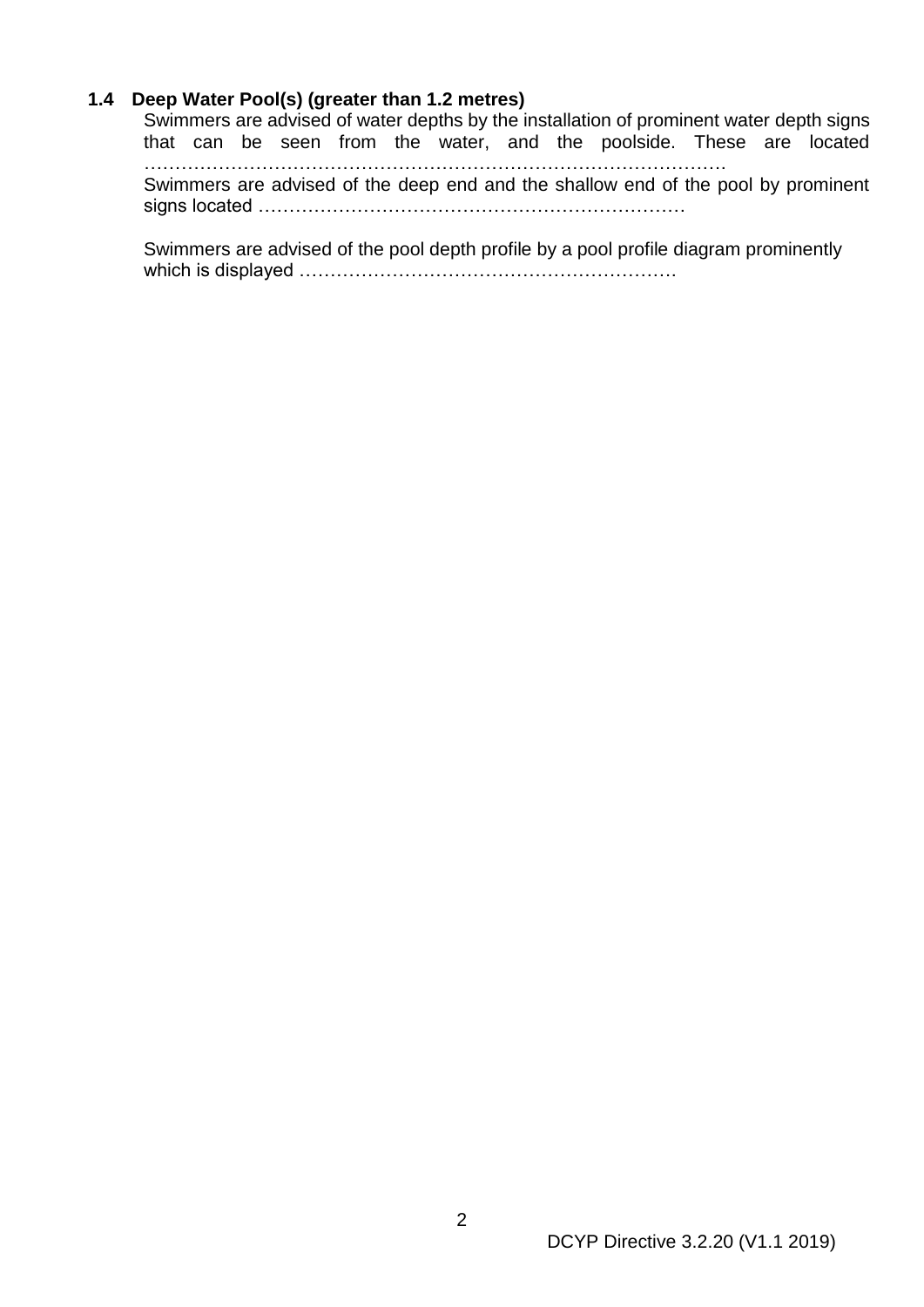## **2.0 POOL SUPERVISION ARRANGEMENTS**

#### **2.1 Supervision of Swimming Activities**

- There must be a minimum of two qualified pool supervisors (responsible for overseeing the use of the pool) present at all times; one person must be nominated as the lead supervisor. Supervisors must be on the pool side. Staff in the water do **not** count in the pool supervision ratios.
- When dealing with minor first aid and other minor incidents that may reduce the poolside supervision ratios, the class should stop all activity and remain at the poolside until full supervision levels are resumed.
- Pool supervisors must carry a whistle with them at all times.
- Pool supervisors must be in position on the poolside before swimmers are permitted to enter the water. In addition, supervisors must remain on the pool side at the end of a session until all swimmers have left the area and the pool is secured.
- Supervisors should be positioned so that the pool can be scanned in 10 seconds and a casualty can be reached within approximately 20 seconds.
- Supervisors must work together to ensure that they monitor all areas of the pool and all pool users. They should be located on poolside so that they can achieve this and know who is looking out for which area or group of children.

#### **2.2 Pool Rules:**

The following are examples of standard pool rules: (T*hey should be adapted by the school for its own pool situation):*

- Pupils must not enter onto the poolside unless a member of staff is present
- Pupils must not enter the water until instructed to do so
- No jewellery is to be worn in the pool
- No food is to be consumed on the poolside
- No running on the poolside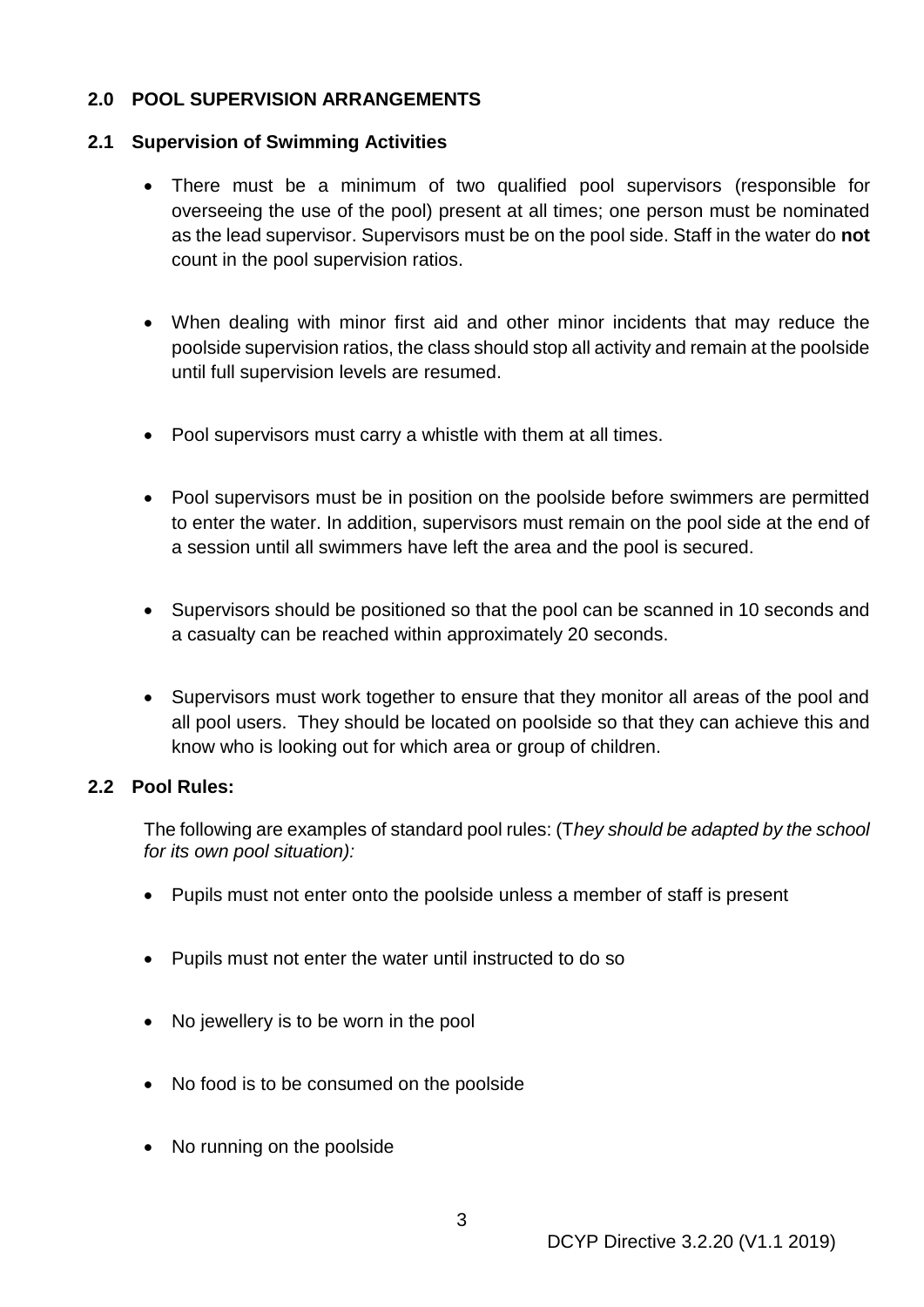- No diving or jumping in from the side into the pool unless instructed to do so
- Entry and exit to the pool must be made by the steps, only
- No shouting in the pool
- No acrobatics to be performed in the pool
- No pushing or ducking of other swimmers
- No outdoor shoes are permitted on the poolside in indoor pools
- Swim caps must be worn
- Pupils must leave the pool immediately when instructed to do so by the person supervising them

The pool rules will be displayed at the following points around the pool.

………………………………………………………………………………….

…………………………………………………………………………………..

## **2.3 Standard Procedures for School Lessons**

- To ensure unauthorised access the pool will be locked when not in use.
- Swimming will not take place until at least one hour after a meal.
- Before a lesson commences all emergency equipment will be in place.
- The person in charge of swimming will keep a register of all those participating in swimming lessons.
- A headcount will be taken of those entering the pool and this will be recorded.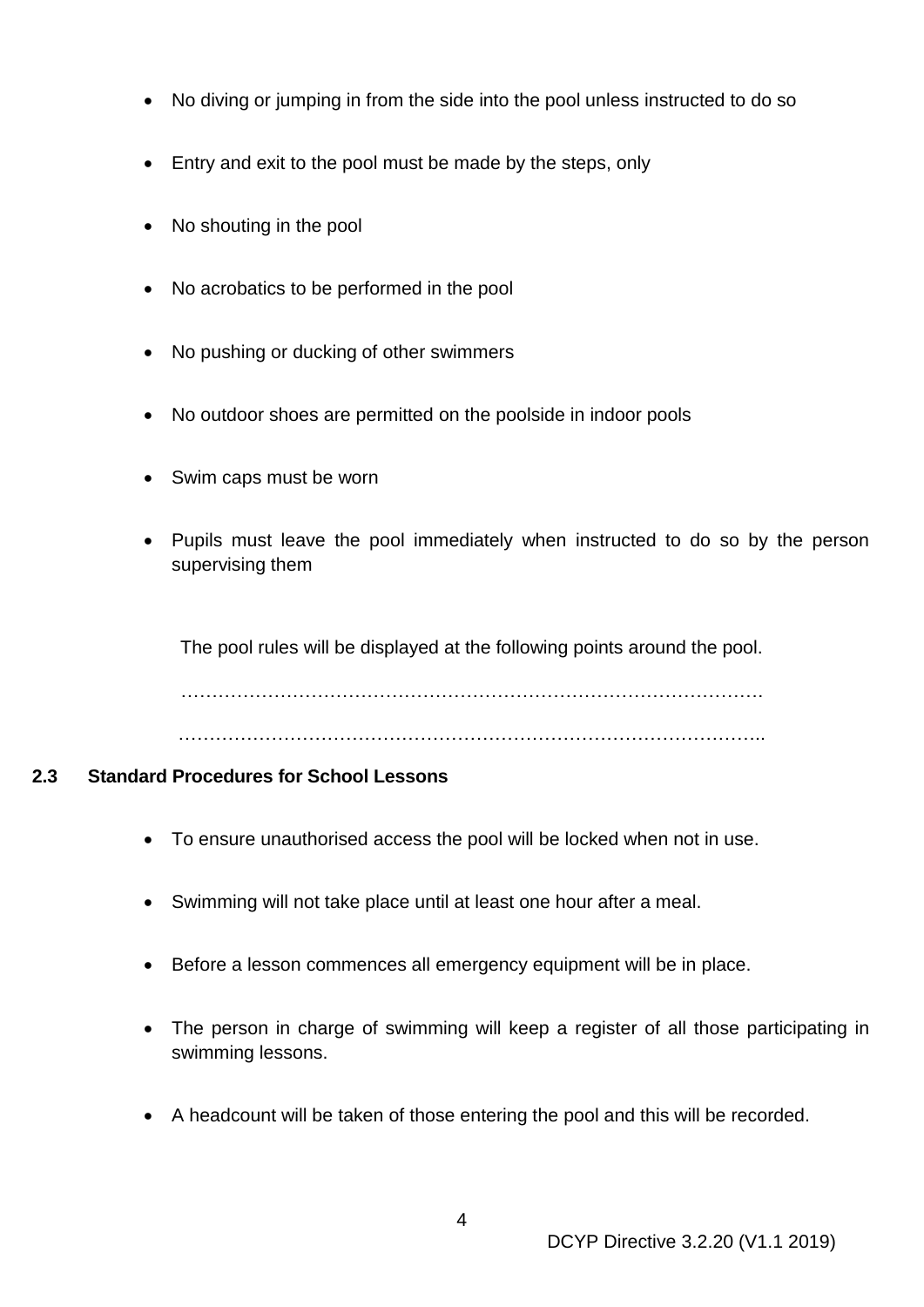- All staff responsible for teaching and pool safety should be aware of any existing health issues e.g. heart trouble, asthma, epilepsy. Ventilators should be within easy access to swimmers who may need them. Where epilepsy is totally controlled by medication no special precautions are necessary.
- All supervisors should carry a whistle.
- Swimmers must practice a simple whistle drill at the beginning of a new swimming programme –
	- **One short blast** calls for attention of pool users
	- **Two short blasts** calls for the attention of a lifeguard or member of staff
	- **EXECT:** Three short blasts indicates a lifeguard taking emergency action
	- **Continuous blast** means go to the side of the pool and wait for instructions.
- If the pool water becomes unclear and swimmers' feet cannot be seen on the bottom of the pool all swimming activity must stop. This may be caused by the condition of the water or wind or heavy rain creating surface distortion.
- Swimmers must not be allowed to go back into the pool area unattended.
- At least two supervisors should be at the poolside before swimmers are admitted to the pool area from the changing rooms.
- All swimmers should be counted out of the pool at the end of the session, and a supervisor should be the last to leave locking the door behind them.

#### **2.4 Unacceptable Behaviour**

Any behaviour which is deemed to be unacceptable, or is likely to put the health or safety of other persons at risk must be dealt with immediately.

Standards of acceptable behaviour will be determined by the swimming supervisor. Those involved in unacceptable behaviour will be required to stop it immediately, if that behaviour continues they will be required to leave the pool. All pool activities will be stopped, until the perpetrator has left the pool.

Reports of unacceptable behaviour within a private letting will be investigated by a member of school staff, and if it continues, the letting agreement may be terminated with immediate effect.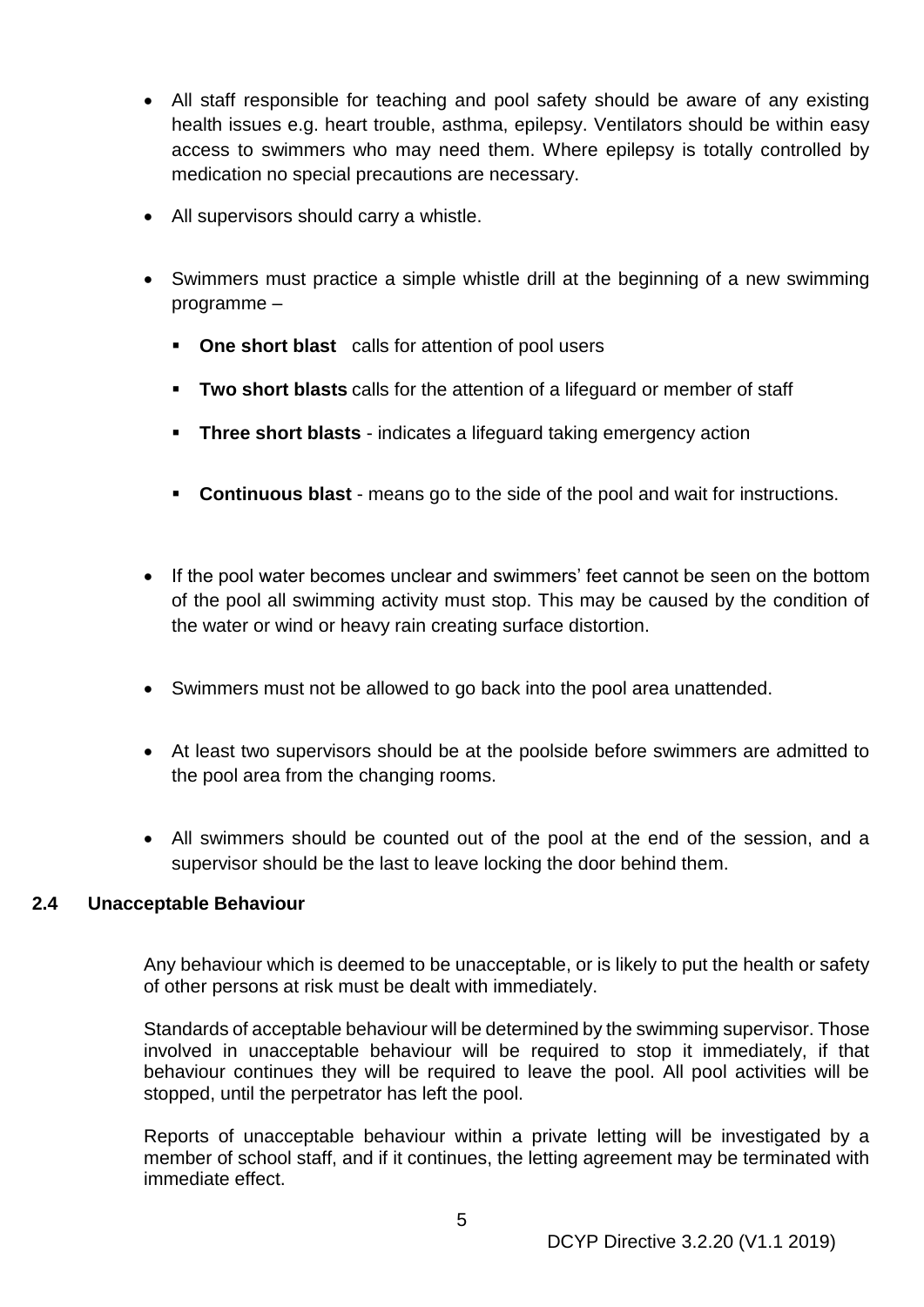#### **2.5 Overcrowding**

At no time will the maximum bathing load be exceeded. This figure is …………… and as specified in the "Details of the Pool" section of this Normal Operating Procedure.

#### **2.6 Location of Rescue Equipment**

The following Rescue Equipment is provided:-

- [Reaching poles]
- [Torpedo buoy]
- [Throwing rope]
- [Lifebelt]

and is located at the points indicated at the side all sides of the pool when it is in use.

All swimming supervisors are required to carry a whistle which they should check each day They should be within reach of one of the items of rescue equipment, at all times.

### **2.7 First Aid Supplies, Training and Procedures**

• A Pool First Aid kit is provided at *(indicate the location where it is kept available):*

…………………………..………………………………………………………

- If a swimmer has a minor injury and requires one of the staff to deal with it then swimming activity must stop with pupils supervised at the side of the pool until both supervisors are able to resume their normal roles.
- One member of staff who is first aid trained and qualified, must be in attendance at the swimming pool, whenever it is in use.

#### **2.8 Swimmers with Special Needs**

Provision for swimmers with special needs will be catered for in accordance with the Governments Advice and Policy for teaching swimmers with special needs, and Buckinghamshire County Council's internal policies and advisory notes.

#### **2.9 External Lettings**

External hirers are made aware prior to hire of the maximum bathing load that is allowed, and that a hiring agreement is voided if that figure is exceeded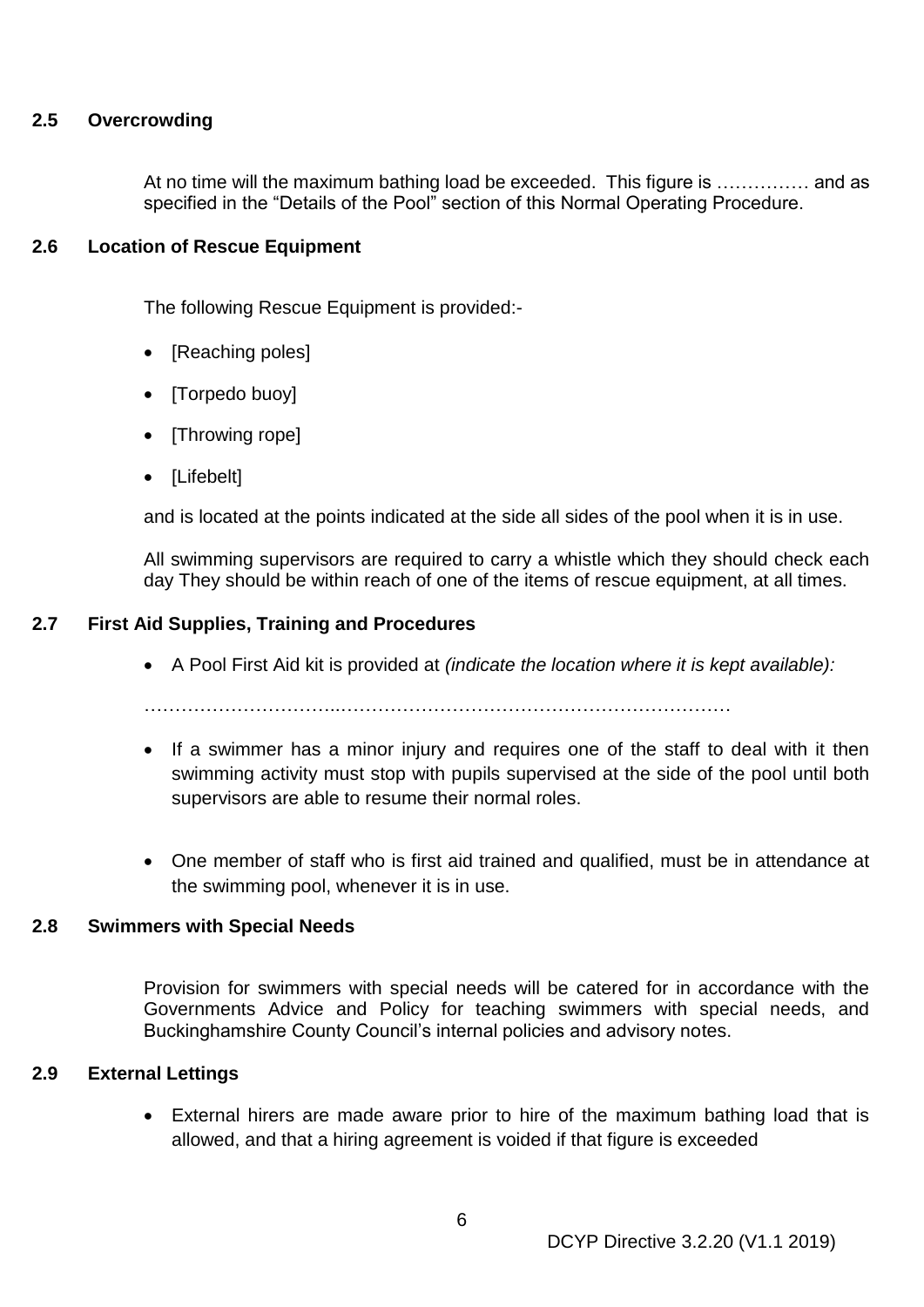• The members of staff responsible for swimming shall ensure that private organisations are aware of the requirements and rules when confirming the booking. A formal application and agreement must be issued to confirm the arrangements to be in place. The organisation shall be issued with a copy of this Procedure and given a copy of the Emergency Action Plan (EAP).

*(Delete either Option 1 or Option 2)*

## *Option 1:*

- ❖ The swimming pool has a maximum depth is no more than 1.2 m, and therefore external lettings are required to provide the following staffing and qualifications:- …………………………………
- ❖ One representative of the hirer shall be on duty on the poolside at all times. Such person shall be competent to test pool water and to allow or prevent usage, based upon those readings.
- ❖ The hirer shall arrange to carry out a pool water test prior to and at the end of the hiring session, and record readings on the appropriate form.
- ❖ One representative of the hirer shall be on poolside duty at all times, taking the role of supervisor/lifeguard. That person shall be qualified to at least Swimming Teachers Association NaRS Pool Attendant standard.
- $\div$  The swimming pool can be used only by members of a recognised group, under these provisions. Any session that allows un-programmed use of the pool, will require lifeguard staff to be qualified to RLSS NPLQ standard.

## *Option 2:*

- ❖ The swimming pool has a maximum depth in excess of 1.2m, and therefore external lettings are required to provide the following staffing and qualifications: …………………………………..
- ❖ One representative of the hirer shall be on duty on the poolside at all times. Such person shall be competent to test pool water and to allow or prevent usage, based upon those readings.
- ❖ The hirer shall arrange to carry out a pool water test prior to and at the end of the hiring session, and record readings on the appropriate form.
- ❖ One representative of the hirer shall be on poolside duty at all times, taking the role of supervisor/lifeguard. That person shall be qualified to at least RLSS NPLQ standard.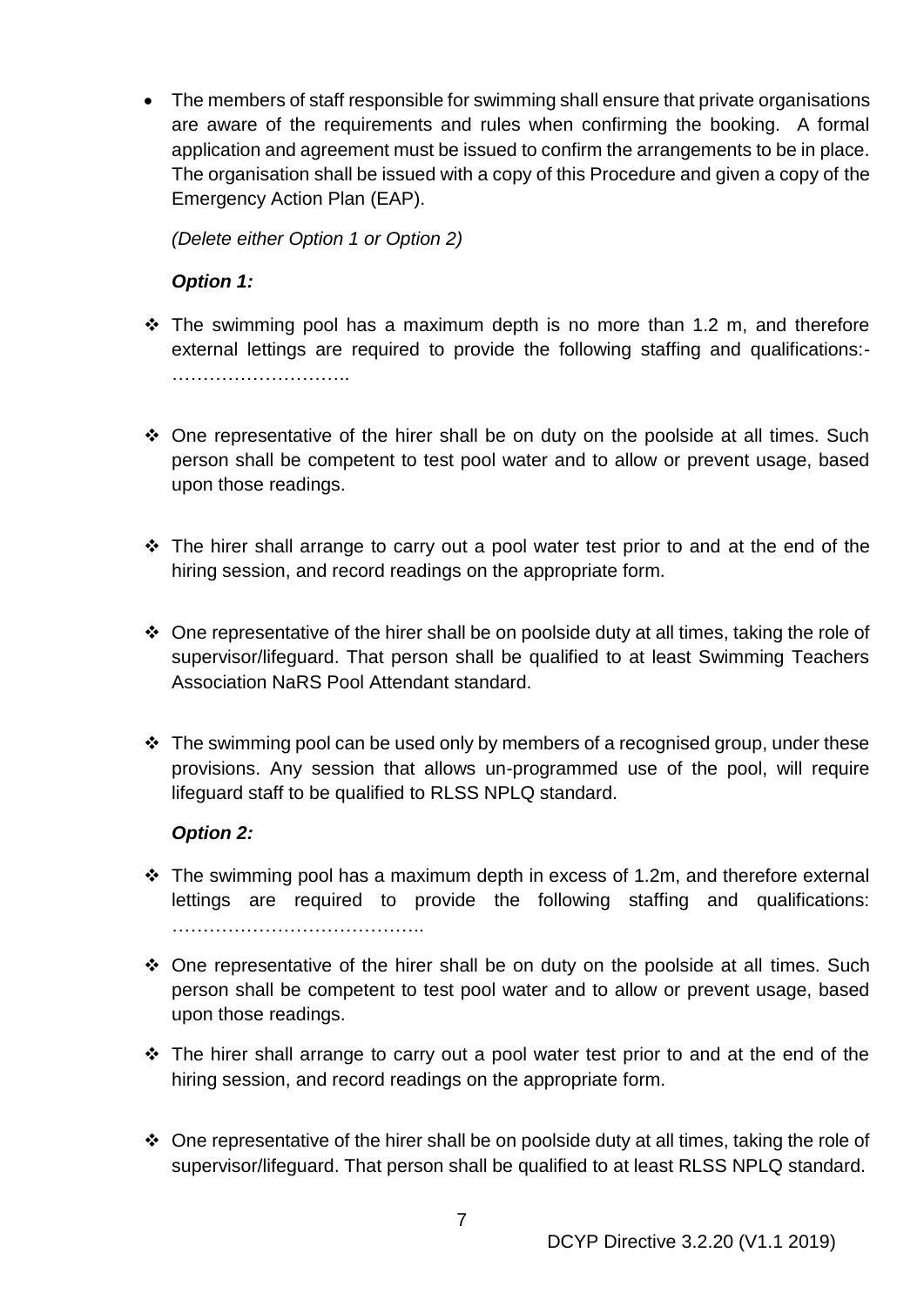- ❖ The members of staff responsible for swimming shall ensure that all qualified Lifeguards and supervisors provided by private organisations are inducted in the necessary operating procedures and emergency action. This training and their qualifications must be signed off on the hire agreement form.
- ❖ The members of staff responsible for swimming shall monitor club/private hire use to ensure the requirements and rules are being adhered to.
- ❖ All clubs shall also provide evidence of CRB checks for their personnel

# **WATER TREATMENT AND POOL PLANT MANAGEMENT**

For MOD Schools, if the school has its own swimming pool, then the water treatment and plant management is the responsibility of the DIO which should have a prime contract arrangement in place for all infrastructure work. Where the school uses a MOD Station/Garrison swimming pool, these responsibilities again would be carried out by the DIO prime contractor working for the Station Commander. For other arrangements, the school head teacher should gain assurance from the authority/organisation who own/operate the swimming pool that adequate arrangements relating to the paragraphs below are in place.

## **Cleaning and Hygiene:**

### **Pool Surrounds:**

The following regime of cleanliness is carried out around the swimming pool, to prevent the transmission of infection:-

| <b>Process</b>                                                                                                                                                        | Frequency                                              |
|-----------------------------------------------------------------------------------------------------------------------------------------------------------------------|--------------------------------------------------------|
| <b>Litter Pick</b>                                                                                                                                                    | Prior to the daily use of the pool, and as<br>required |
| Full Clean:<br>Rinse the poolside with pool water<br>Scrub with deck-scrubber or stiff brush<br>Rinse the area with pool water<br>Soft sweep or squeegee excess water | Prior to the daily use of the pool.                    |

## **Cleaning the Bottom of the Pool**

The pool floor is swept/vacuumed at a minimum frequency of once per week. If there is excessive foliage or detritus, the frequency is increased.

#### **Cleaning Pool Covers**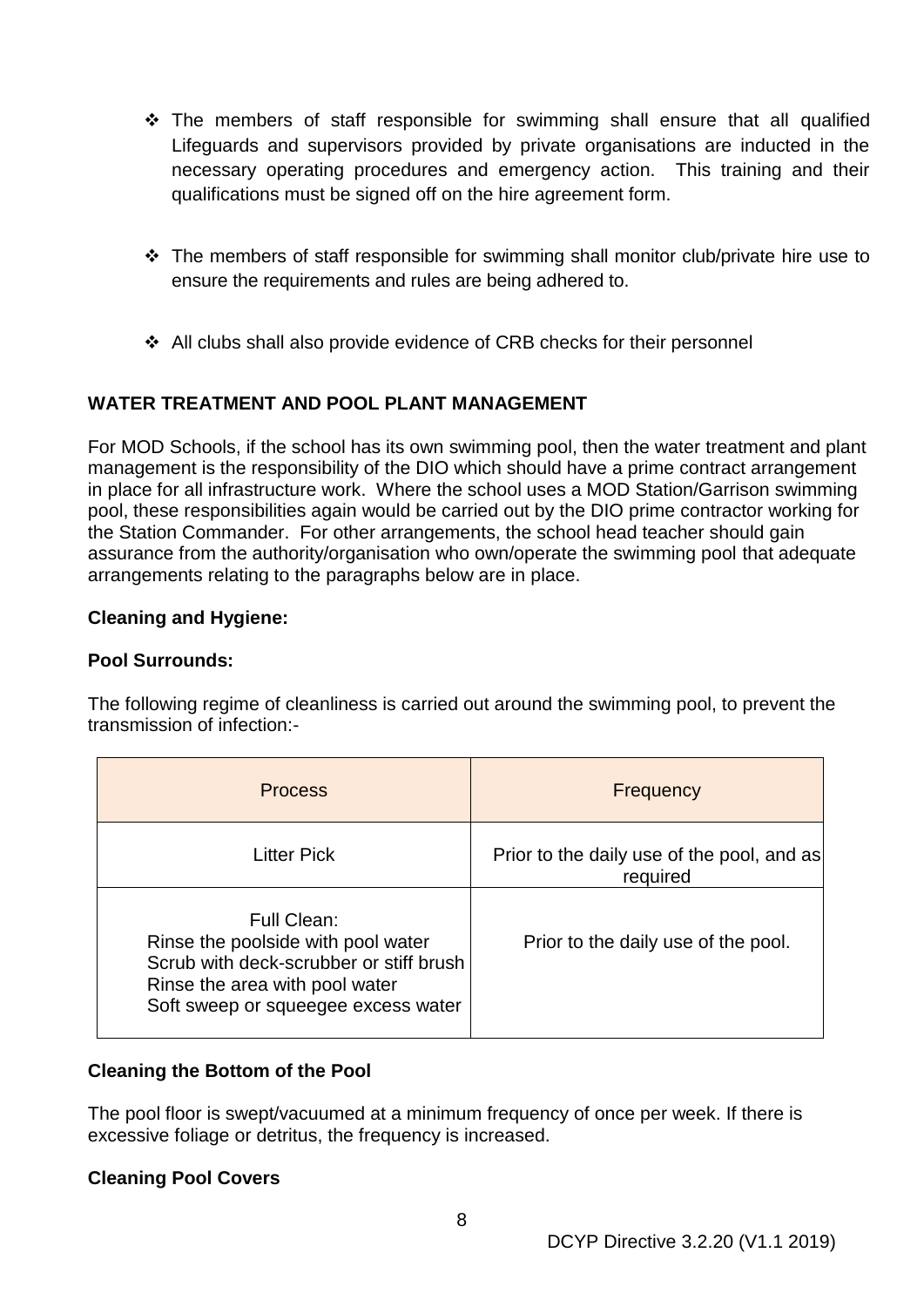The pool cover will be cleaned by back-rolling, spraying and brushing with a mild disinfectant, once during each term, or before opening and immediately after the outdoor season.

### **Legionella Control**

The following actions are taken to prevent the build up of standing water in pipe work, and the risk of the presence of the Legionella virus:-

- All showers will be run for 1-2 minutes, each day, prior to the pool being used;
- All showers will be subject to the County Council Water Hygiene and Legionella Management programme involving regular cleaning and descaling of the shower heads (*for further information see the Legionella log)*;
- All wash-basin taps will be run for  $1 2$  minutes, each day, prior to the pool being used;
- All hose pipes will be run to drain for 2 minutes prior to be used;
- Domestic hot water mixer valves are included in our planned maintenance programme.

#### **Water Treatment Procedures**

The Swimming Pool Plant and associated services have been designed to deal with anticipated demands and loads. However, care must be taken to ensure that it is not overused. This can happen when the level of pollution being introduced exceeds the ability of the plant or the chemical treatment system to be able to deal with that pollution.

#### **Working in the Plant Room, Chemical Stores and Associated Areas**

The area may be hazardous owing to its remoteness from other persons due to the nature of the equipment there, and also due to the presence of potentially toxic chemicals, that may need to be handled.

A lone working risk assessment has been made and should be complied with. Measures to protect members of staff whom work in the plant room have been put in place.

Staff should notify ………………………….. when they are going to the pool or plant room alone and advise how long they expect to be there. They should also advise when they return from the plant room.

They should take with them to the plant room some form of personal communication in case of emergency such as fully charged short wave radio, mobile phone etc.

Staff must wear appropriate protective clothing when working in the plant room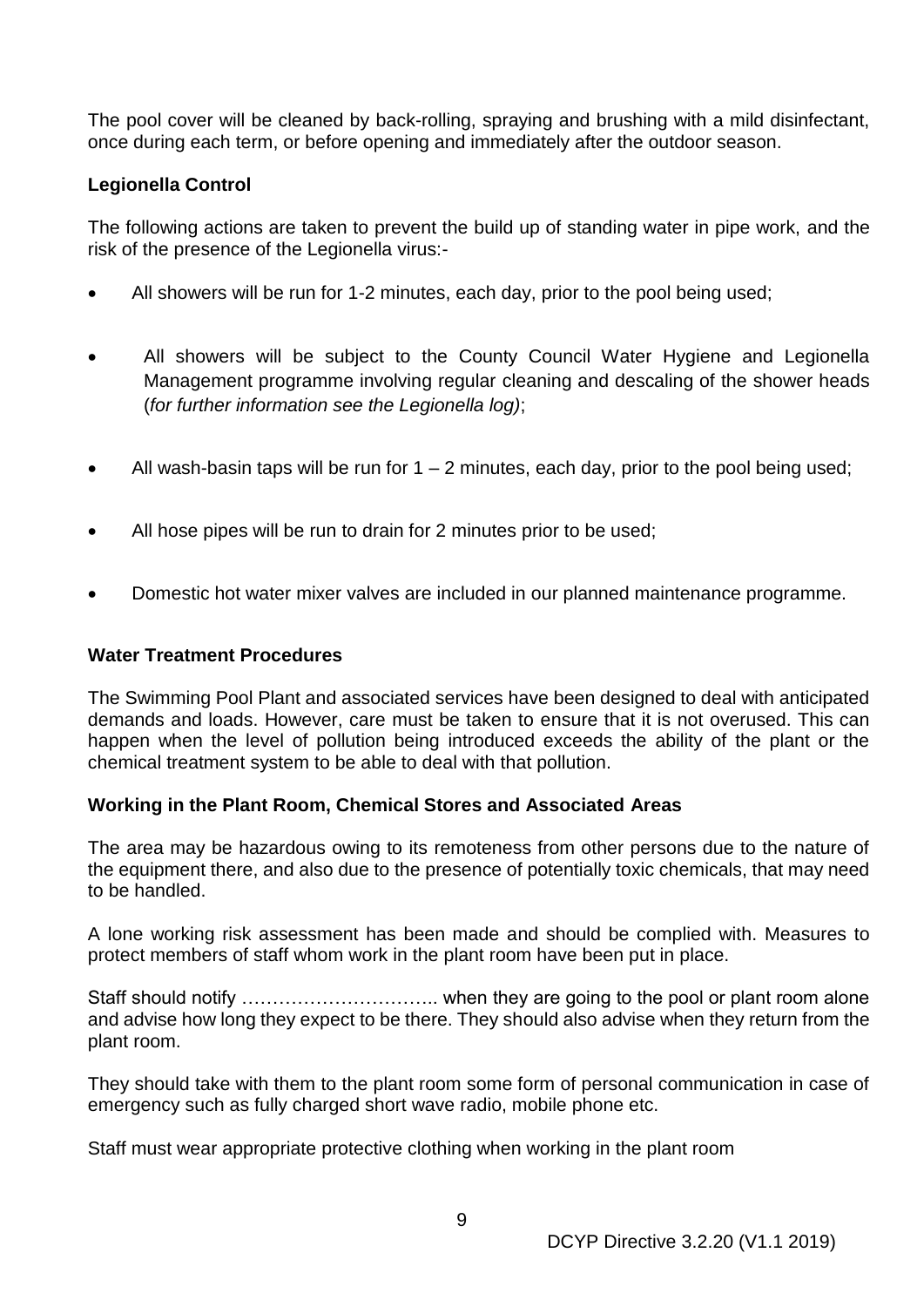If the noise in the plant room is such that it is difficult to hear normal conversation at a distance of two metres because of the background noise then the operator should report this to their line manager. A noise risk assessment may need to be carried out.

### **Excessive Bather Loads**

Bather loads are controlled by restricting use to *….[number]* …. at any one time in the pool. During the school-day, this number is enforced by the class teacher and/or swimming assistant.

For external lettings this number is included on the letting contract, and can be checked at any time by a representative of the School, or Buckinghamshire County Council.

## **Chemical Use and Chemical Control**

### *(One of the two options below must be included, and the other must be deleted)*

### *Option 1*

We will control chemical dosing of the pool through the use of a fully automatic chemical dosing system. The probes will be cleaned weekly, and the calibration will be checked weekly, against manual testing. Chemical day tanks will be checked daily, to ensure that there is sufficient disinfectant and stabiliser available.

A pool plant maintenance contract is in place with a competent contractor who will leave a record of all servicing and maintenance carried with the school when it has been completed.

#### *Option 2*

We will control chemical use through the use of a shunt feeder (trichlorinator) dosing system. The feeder will be checked daily, to ensure that there is sufficient disinfectant product available.

A pH stabiliser will be added to the pool, when necessary, by mixing into a solution of, preferably, warmed water, and introducing into the pool, after the last use has been made in the day, or at a time when there is a minimum of four hours non-use, to allow the stabiliser to disperse.

The principal chemicals used in the School Swimming Pool, are:-

Disinfectant:

Stabiliser: …………………………………………………………

The complete list of chemicals held for use in the swimming pool, are:-

| <b>Chemical name</b> | <b>Purpose</b> | <b>Acid/Alkali</b> |
|----------------------|----------------|--------------------|
|                      |                |                    |
|                      |                |                    |
|                      |                |                    |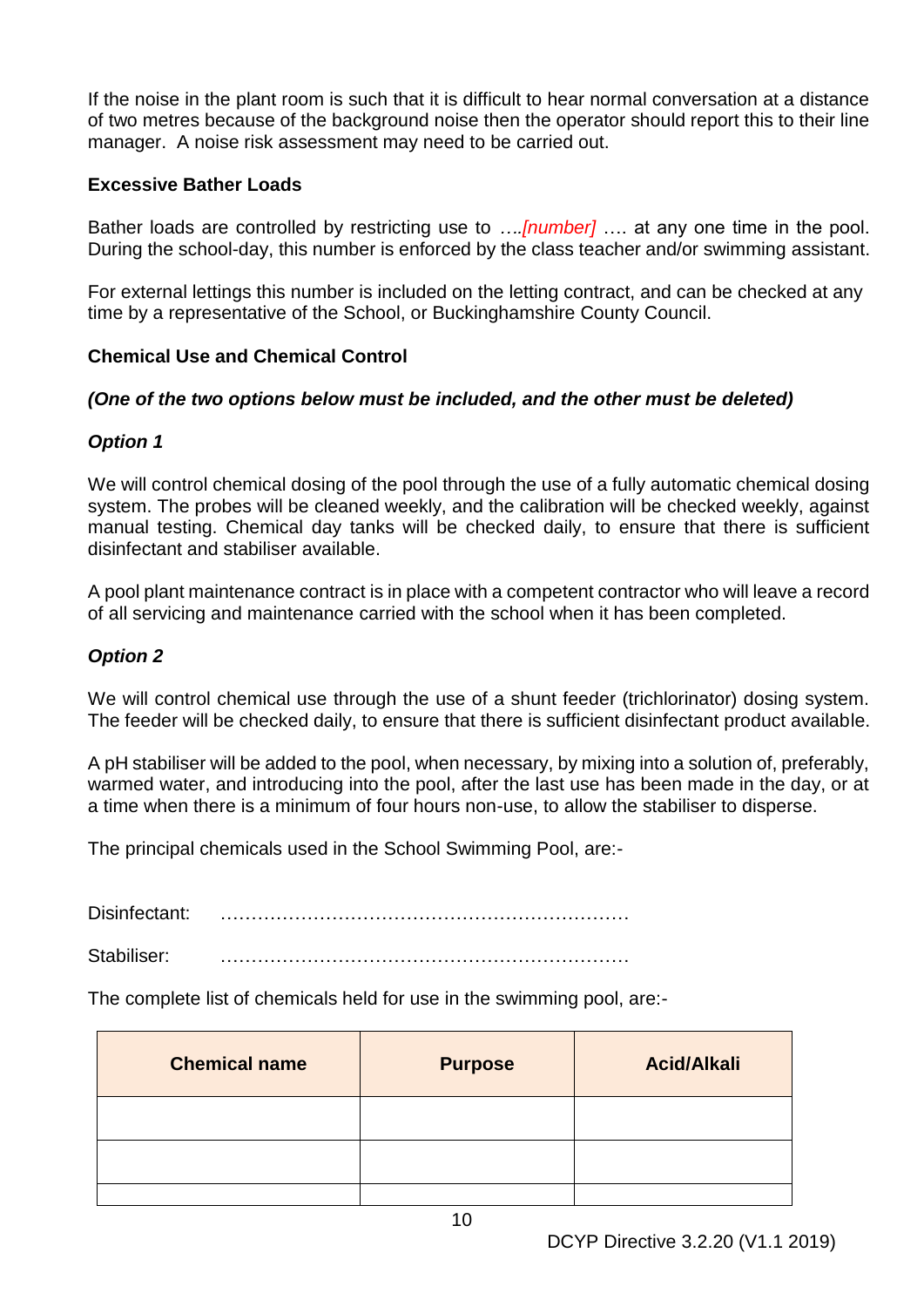#### **Water Testing Regime**

Pool water chemicals levels are tested a minimum of three times per operating day, at the times stated on the Water Test Sheet.

A manual water test will be carried out at the beginning of the operating day, and at least two further times throughout the day, thereafter.

If, for any reason a test cannot be carried out, the Head of the School will be informed, for exceptional arrangements to be made to carry out that test.

Tests are carried out as follows:-

| <b>Test</b>                   | <b>Parameters</b> | <b>Frequency</b> | <b>Carried out</b><br>by |
|-------------------------------|-------------------|------------------|--------------------------|
| <b>Free Chlorine</b>          |                   |                  |                          |
| <b>Combined Chlorine</b>      |                   |                  |                          |
| <b>Total Chlorine/Bromine</b> |                   |                  |                          |
| рH                            |                   |                  |                          |
| <b>Cyanuric Acid</b>          |                   |                  |                          |
| <b>Total Alkalinity</b>       |                   |                  |                          |
| <b>Calcium Hardness</b>       |                   |                  |                          |
| <b>Total Dissolved Solids</b> |                   |                  |                          |

The Water Test Sheet will record the time that the test was taken.

Should the swimming pool be used for more than the academic day, then additional tests will be taken, at three hourly intervals.

The final test will be taken at the end of the operating day, to ascertain whether any chemical treatment is to be introduced.

Water Test Sheets and Microbiological Test Reports will be kept for a minimum of three years.

Option #1